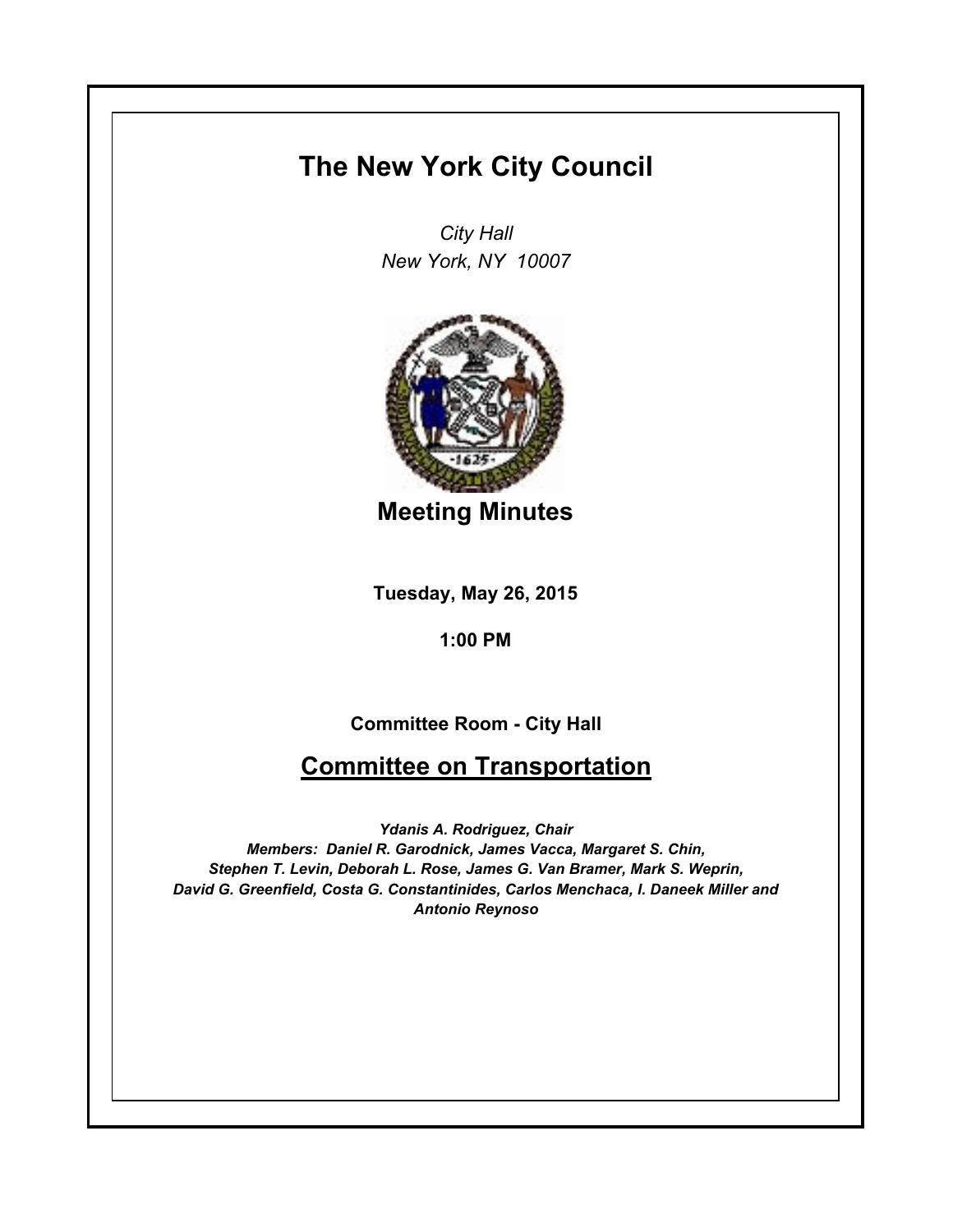| Roll Call                                                                                                            |                                                                                                                                                       |                                                                                                                                                                                                                                                                                                                                                |
|----------------------------------------------------------------------------------------------------------------------|-------------------------------------------------------------------------------------------------------------------------------------------------------|------------------------------------------------------------------------------------------------------------------------------------------------------------------------------------------------------------------------------------------------------------------------------------------------------------------------------------------------|
|                                                                                                                      | Present: Rodriguez, Chin, Levin, Rose, Van Bramer, Greenfield, Constantinides,<br>Menchaca, Miller and Reynoso<br>Absent: Garodnick, Vacca and Weprin |                                                                                                                                                                                                                                                                                                                                                |
|                                                                                                                      |                                                                                                                                                       |                                                                                                                                                                                                                                                                                                                                                |
|                                                                                                                      | Other Council Members Attending: Johnson and Vallone                                                                                                  |                                                                                                                                                                                                                                                                                                                                                |
| Int 0198-2014                                                                                                        | A Local Law to amend the administrative code of the city of New<br>York, in relation to side guards                                                   |                                                                                                                                                                                                                                                                                                                                                |
|                                                                                                                      | Attachments:                                                                                                                                          | Summary of Int. No. 198-A, Int. No. 198 - 3/26/14, Committee Report<br>4/30/14, Hearing Testimony 4/30/14, Hearing Transcript 4/30/14,<br>Committee Report 5/26/15, Hearing Transcript 5/26/15, Committee Report -<br>Stated Meeting, May 27, 2015 - Stated Meeting Agenda with Links to Files,<br>Hearing Transcript - Stated Meeting 5-27-15 |
|                                                                                                                      | Proposed Int. No. 198-A                                                                                                                               |                                                                                                                                                                                                                                                                                                                                                |
|                                                                                                                      | This Introduction was Hearing Held by Committee                                                                                                       |                                                                                                                                                                                                                                                                                                                                                |
|                                                                                                                      | Attachments:                                                                                                                                          | Summary of Int. No. 198-A, Int. No. 198 - 3/26/14, Committee Report<br>4/30/14, Hearing Testimony 4/30/14, Hearing Transcript 4/30/14,<br>Committee Report 5/26/15, Hearing Transcript 5/26/15, Committee Report -<br>Stated Meeting, May 27, 2015 - Stated Meeting Agenda with Links to Files,<br>Hearing Transcript - Stated Meeting 5-27-15 |
|                                                                                                                      | This Introduction was Amendment Proposed by Comm                                                                                                      |                                                                                                                                                                                                                                                                                                                                                |
|                                                                                                                      | <b>Attachments:</b>                                                                                                                                   | Summary of Int. No. 198-A, Int. No. 198 - 3/26/14, Committee Report<br>4/30/14, Hearing Testimony 4/30/14, Hearing Transcript 4/30/14,<br>Committee Report 5/26/15, Hearing Transcript 5/26/15, Committee Report -<br>Stated Meeting, May 27, 2015 - Stated Meeting Agenda with Links to Files,<br>Hearing Transcript - Stated Meeting 5-27-15 |
|                                                                                                                      |                                                                                                                                                       | This Introduction was Amended by Committee                                                                                                                                                                                                                                                                                                     |
| Int 0198-2014<br>A Local Law to amend the administrative code of the city of New<br>York, in relation to side guards |                                                                                                                                                       |                                                                                                                                                                                                                                                                                                                                                |
|                                                                                                                      |                                                                                                                                                       |                                                                                                                                                                                                                                                                                                                                                |
| A motion was made that this Introduction be Approved by Committee approved<br>by Roll Call.                          |                                                                                                                                                       |                                                                                                                                                                                                                                                                                                                                                |
|                                                                                                                      |                                                                                                                                                       | Affirmative: 10 - Rodriguez, Chin, Levin, Rose, Van Bramer, Greenfield, Constantinides,<br>Menchaca, Miller and Reynoso                                                                                                                                                                                                                        |
|                                                                                                                      | Absent: $3 -$                                                                                                                                         | Garodnick, Vacca and Weprin                                                                                                                                                                                                                                                                                                                    |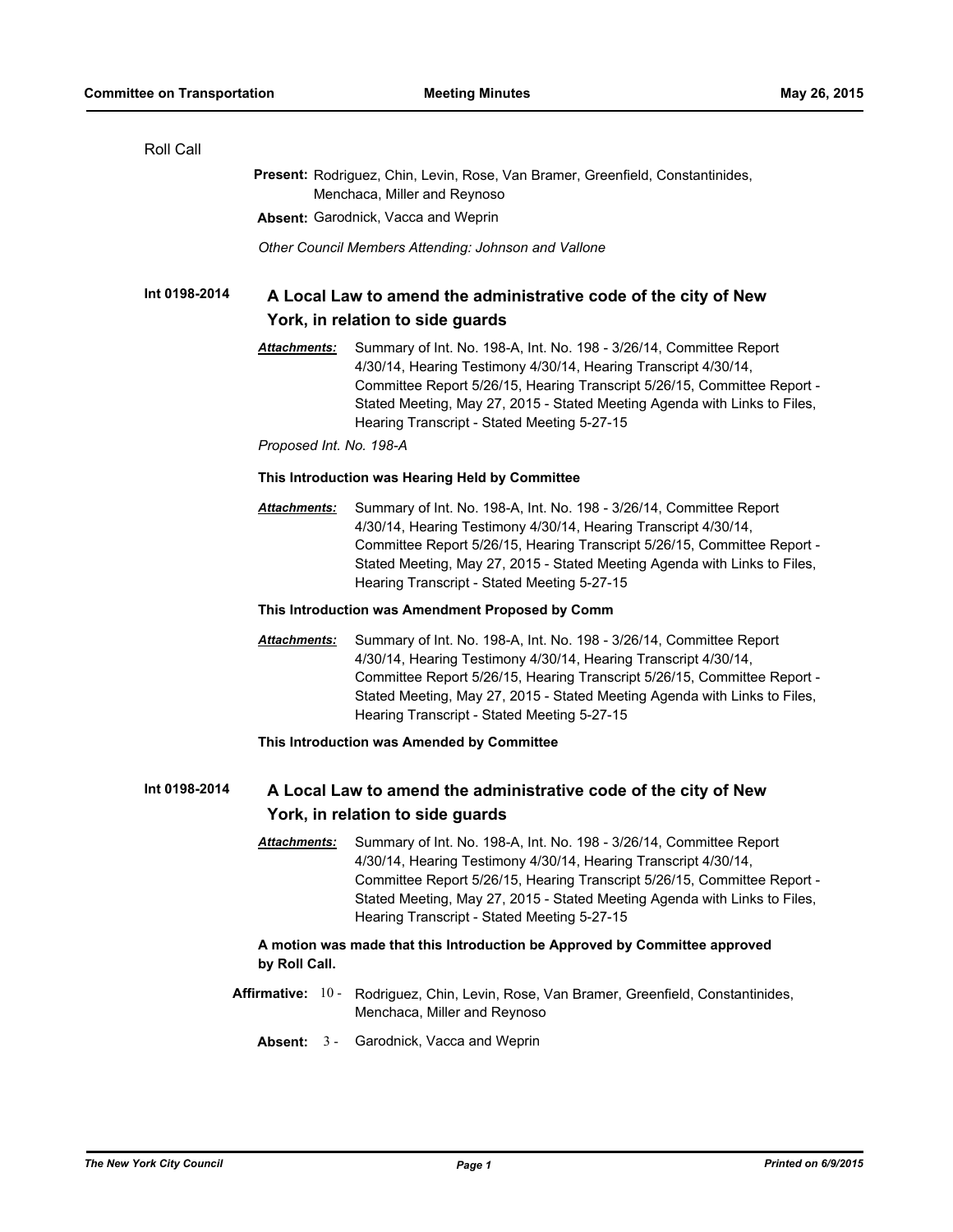# **Int 0315-2014 A Local Law to amend the administrative code of the city of New York, in relation to a truck route compliance study**

*Attachments:* Summary of Int. No. 315-A, Int. No. 315 - 4/29/14, Committee Report 3/3/15, Hearing Testimony 3/3/15, Hearing Transcript 3/3/15, Committee Report 5/26/15, Hearing Transcript 5/26/15, Committee Report - Stated Meeting, May 27, 2015 - Stated Meeting Agenda with Links to Files, Hearing Transcript - Stated Meeting 5-27-15

### *Proposed Int. No. 315-A*

# **This Introduction was Hearing Held by Committee**

*Attachments:* Summary of Int. No. 315-A, Int. No. 315 - 4/29/14, Committee Report 3/3/15, Hearing Testimony 3/3/15, Hearing Transcript 3/3/15, Committee Report 5/26/15, Hearing Transcript 5/26/15, Committee Report - Stated Meeting, May 27, 2015 - Stated Meeting Agenda with Links to Files, Hearing Transcript - Stated Meeting 5-27-15

# **This Introduction was Amendment Proposed by Comm**

*Attachments:* Summary of Int. No. 315-A, Int. No. 315 - 4/29/14, Committee Report 3/3/15, Hearing Testimony 3/3/15, Hearing Transcript 3/3/15, Committee Report 5/26/15, Hearing Transcript 5/26/15, Committee Report - Stated Meeting, May 27, 2015 - Stated Meeting Agenda with Links to Files, Hearing Transcript - Stated Meeting 5-27-15

# **This Introduction was Amended by Committee**

# **Int 0315-2014 A Local Law to amend the administrative code of the city of New York, in relation to a truck route compliance study**

*Attachments:* Summary of Int. No. 315-A, Int. No. 315 - 4/29/14, Committee Report 3/3/15, Hearing Testimony 3/3/15, Hearing Transcript 3/3/15, Committee Report 5/26/15, Hearing Transcript 5/26/15, Committee Report - Stated Meeting, May 27, 2015 - Stated Meeting Agenda with Links to Files, Hearing Transcript - Stated Meeting 5-27-15

# **A motion was made that this Introduction be Approved by Committee approved by Roll Call.**

- **Affirmative:** Rodriguez, Chin, Levin, Rose, Van Bramer, Greenfield, Constantinides, Menchaca, Miller and Reynoso Affirmative: 10 -
	- **Absent:** 3 Garodnick, Vacca and Weprin